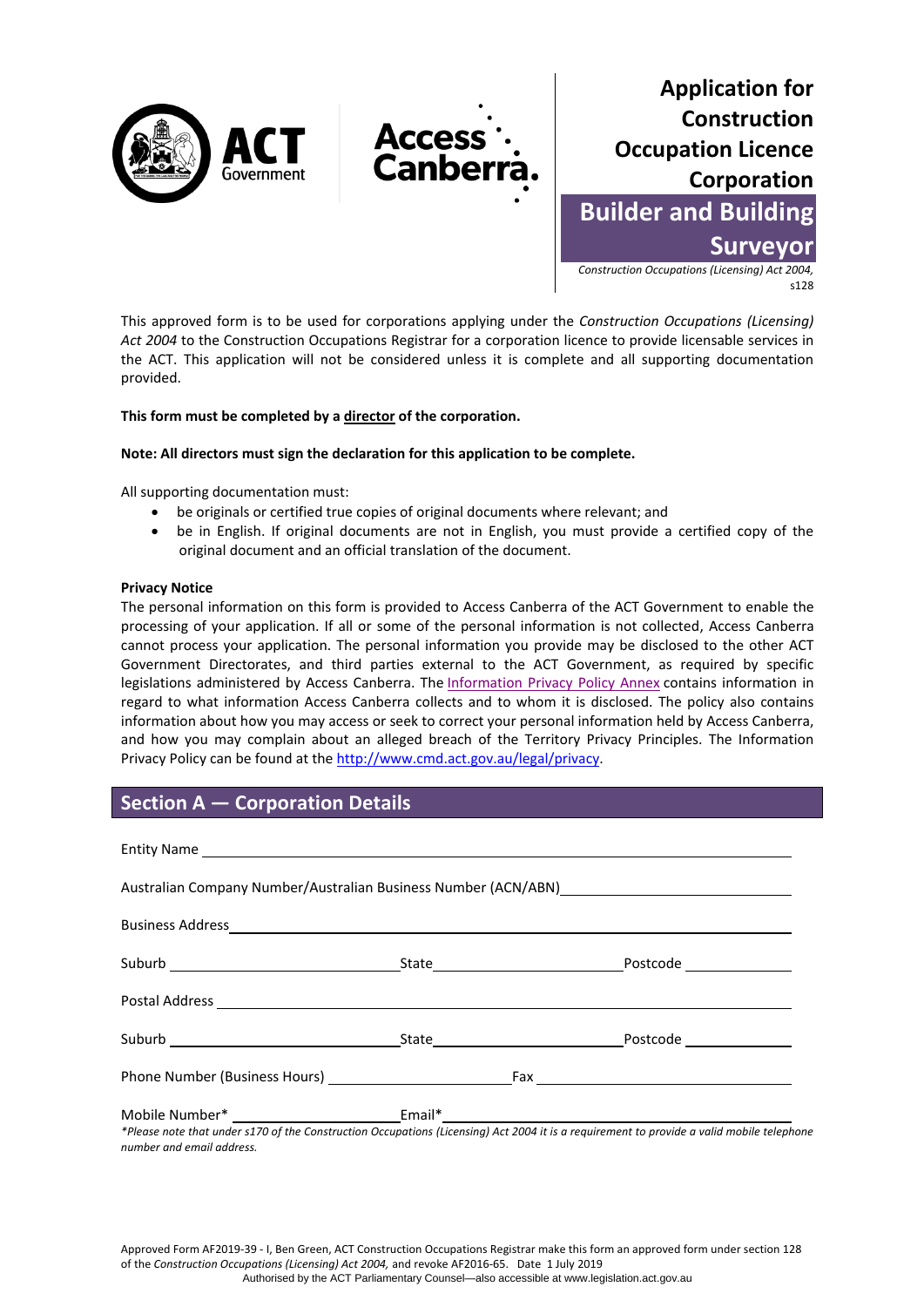#### **Contact Person\*\*:**

*\*\*Please note licence applications will only be discussed with the relevant contact person for the application or a director..*

| Given Name     | Surname |
|----------------|---------|
| Mobile Number* | Email*  |

**I understand that it is a requirement under law that should the licence be issued that the Construction Occupations Registrar must be notified of any changes to licence details within two weeks of the change.** 

 $\Box$  I understand

## **Section B — Corporation occupation**

A corporation is eligible to be licensed only in the following construction occupations or occupation classes:

- a) builder
- b) building surveyor
- c) drainer (apply using other than building and building surveyor form)
- d) electrical contractor (apply using other than building and building surveyor form)
- e) gasfitter (apply using other than building and building surveyor form)
- f) plumber (apply using other than building and building surveyor form)
- g) plumbing plan certifier (apply using other than building and building surveyor form)
- h) works assessor (apply using other than building and building surveyor form)

A corporation is only eligible to be licensed in a construction occupation or occupation class if the corporation has a nominee who is licensed in the occupation or class being applied for.

Please indicate what type of licence you are applying for:

Builder Builder **Building surveyor** 

## **Section C — Historical Company Extract**

**Requirement:** Historical company extract issued by the Australian Securities and Investment Commission [\(www.asic.gov.au\)](http://www.asic.gov.au/) and must be issued within the last three months

OR

Company extract issued by the Australian Securities and Investment Commission [\(www.asic.gov.au\)](http://www.asic.gov.au/) if the corporation is less than three months old.

 $\Box$  Yes  $-$ please attach a copy of the historical company extract.

 $\Box$  No  $-$  please note that you may not be eligible for a licence.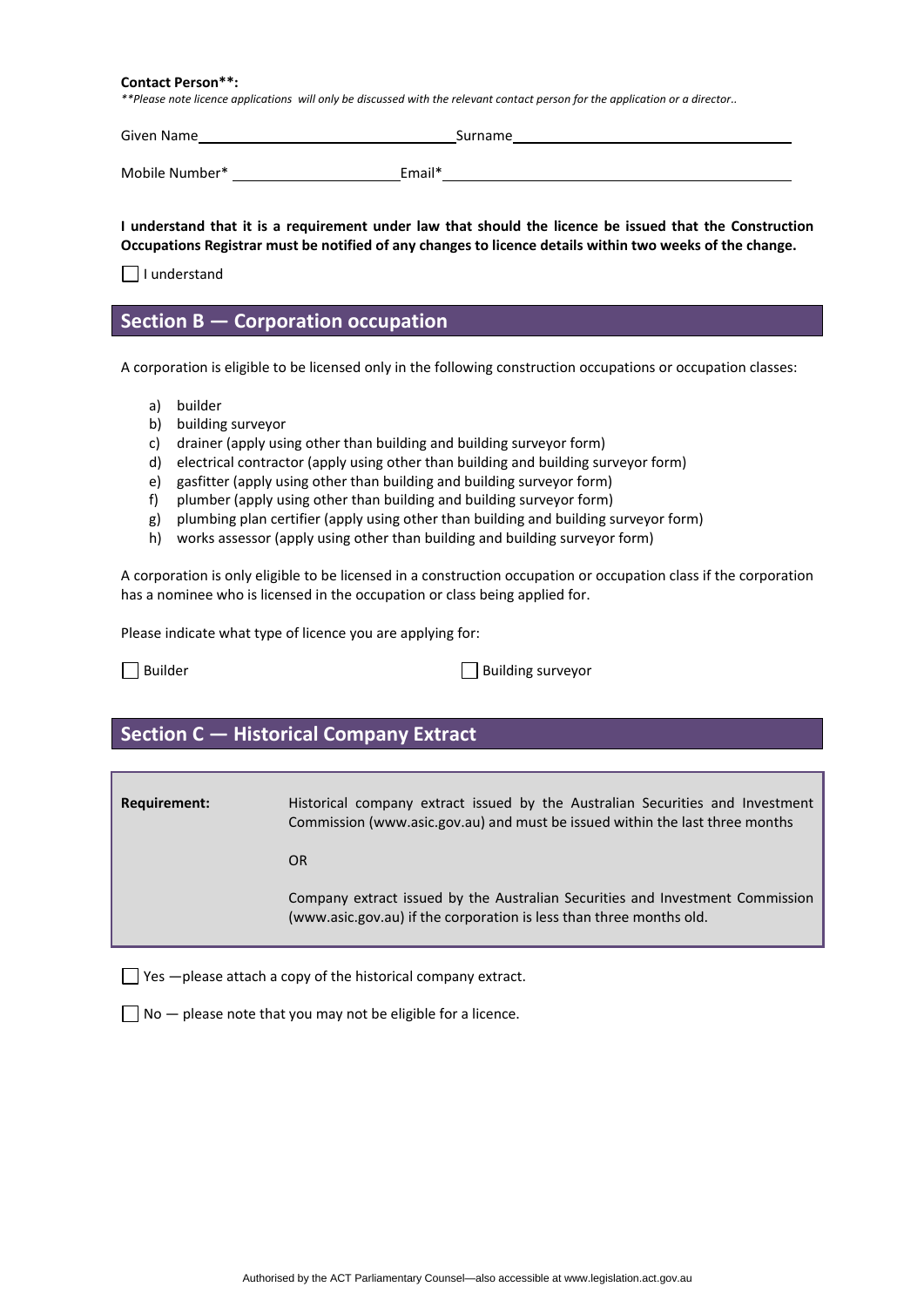## **Section D — Nominee details**

The individual that will be the corporation's nominee must be licensed in a construction occupation that the corporation applying to be licensed in.

Under the *Construction Occupations (Licensing) Act 2004*, it is a legal requirement that:

- a nominee must also be able to exercise functions of a nominee on a daily basis, which includes that the nominee is available to attend locations where the construction services the nominee will be responsible for supervising are being carried out;
- any individual being nominated as a nominee for a corporation or partnership must not have any conditions imposed on their individual licence that the cannot supervise trainees or licensees, or must be supervised by someone else, or must not be a nominee.

| Title<br>Surname   |       |               |
|--------------------|-------|---------------|
| Given Names        |       | Date of Birth |
| Individual Licence |       | Expiry Date   |
| Mobile Number      | Email |               |

## **Section E — Nominee eligibility to be appointed for a corporation**

**Requirement:** To be eligible to be a nominee for a corporation the proposed nominee must be a **director or employee** of the corporation.

Under the *Construction Occupations (Licensing) Act 2004*, it is a legal requirement that a nominee be able to exercise functions of a nominee on a daily basis, which includes that the nominee is available to attend locations where the construction services the nominee will be responsible for supervising are being carried out

An individual being nominated as a nominee for a corporation or partnership must not have any conditions imposed on their individual licence that the licensee cannot supervise trainees or licensees, or must be supervised by someone else, or must not be a nominee.

#### **1. Is the proposed nominee a director of the corporation?**

 $\Box$  Yes  $A$  historical company extract issued by the Australian Securities and Investment Commission needs to be provided to prove the proposed nominee is a Director.

#### **2. Is the proposed nominee an employee of the corporation?**

- $\Box$  Yes  $-$ Evidence of the employment relationship between the proposed nominee and the corporation must be provided.
- **3. Is the proposed nominee available to exercise the functions of a nominee on a daily basis, including that they are available to attend locations where the construction services the nominee will be responsible for supervising are being carried out?**
- $\Box$  Yes  $\Box$  details will need to be provided of a partnership to prove the proposed nominee is a partner.
- $\Box$  No  $-$  the proposed nominee is not eligible to be appointed.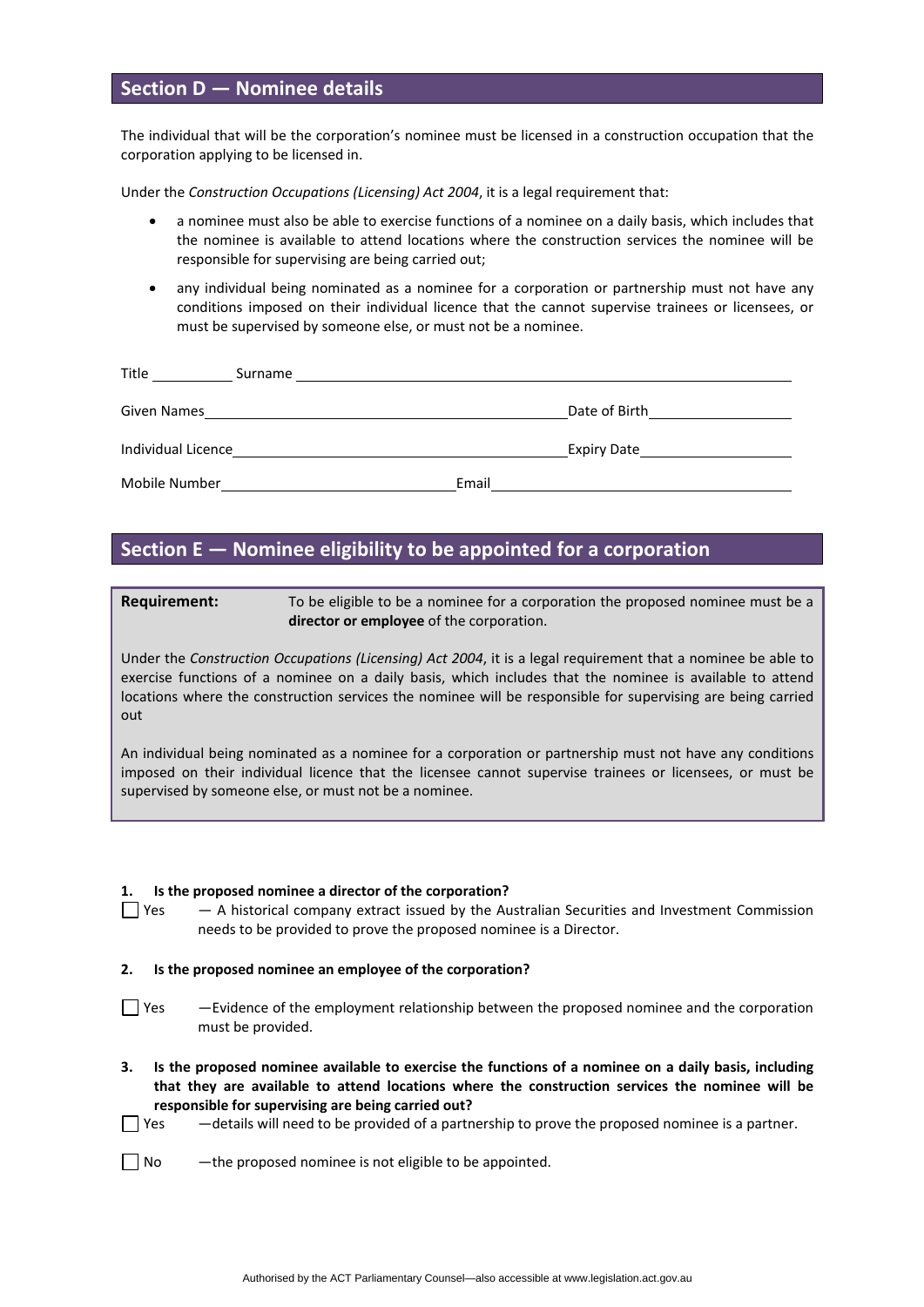| Does the proposed nominee have any conditions imposed on their individual licence that the licensee<br>4.<br>cannot supervise trainees or licensees, or must be supervised by someone else, or must not be a<br>nominee? |                                                                                                                                                                                                                                                                                           |  |  |  |
|--------------------------------------------------------------------------------------------------------------------------------------------------------------------------------------------------------------------------|-------------------------------------------------------------------------------------------------------------------------------------------------------------------------------------------------------------------------------------------------------------------------------------------|--|--|--|
| Yes                                                                                                                                                                                                                      | -any licence conditions will be confirmed by Access Canberra.                                                                                                                                                                                                                             |  |  |  |
| No                                                                                                                                                                                                                       | -the proposed nominee is not eligible to be appointed.                                                                                                                                                                                                                                    |  |  |  |
| 5.                                                                                                                                                                                                                       | Is the proposed nominee a nominee for any other corporation or partnerships licensed under the<br><b>Construction Occupations (Licensing) Act?</b>                                                                                                                                        |  |  |  |
| No                                                                                                                                                                                                                       |                                                                                                                                                                                                                                                                                           |  |  |  |
| Yes                                                                                                                                                                                                                      | -please provide details of other appointments.                                                                                                                                                                                                                                            |  |  |  |
|                                                                                                                                                                                                                          | <b>Appointment 1</b>                                                                                                                                                                                                                                                                      |  |  |  |
|                                                                                                                                                                                                                          | Entity Name experience and the second contract of the second contract of the second contract of the second contract of the second contract of the second contract of the second contract of the second contract of the second                                                             |  |  |  |
|                                                                                                                                                                                                                          | Licence Number ___________________________                                                                                                                                                                                                                                                |  |  |  |
| <b>Appointment 2</b>                                                                                                                                                                                                     |                                                                                                                                                                                                                                                                                           |  |  |  |
|                                                                                                                                                                                                                          | Entity Name contract the contract of the contract of the contract of the contract of the contract of the contract of the contract of the contract of the contract of the contract of the contract of the contract of the contr                                                            |  |  |  |
|                                                                                                                                                                                                                          | Licence Number _____________________________                                                                                                                                                                                                                                              |  |  |  |
|                                                                                                                                                                                                                          |                                                                                                                                                                                                                                                                                           |  |  |  |
|                                                                                                                                                                                                                          | Please attach further information for additional appointments.                                                                                                                                                                                                                            |  |  |  |
|                                                                                                                                                                                                                          | Section F - Nominee declarations (Proposed nominee to complete)                                                                                                                                                                                                                           |  |  |  |
| ı.                                                                                                                                                                                                                       | I have read and understood the Construction Occupations Licensing Guide for Nominees of a<br>corporation or partnership available at https://www.planning.act.gov.au/build-buy-renovate                                                                                                   |  |  |  |
|                                                                                                                                                                                                                          | $\Box$ Yes<br>No                                                                                                                                                                                                                                                                          |  |  |  |
| 2.                                                                                                                                                                                                                       | I am available to exercise the functions of a nominee on a daily basis, including being available to<br>attend locations where the construction services the nominee will be responsible for supervising are<br>being carried out.                                                        |  |  |  |
|                                                                                                                                                                                                                          | $\exists$ Yes<br>No                                                                                                                                                                                                                                                                       |  |  |  |
| з.                                                                                                                                                                                                                       | I do not have any conditions imposed my individual licence that I cannot supervise trainees or<br>licensees, or must be supervised by someone else, or must not be a nominee.                                                                                                             |  |  |  |
|                                                                                                                                                                                                                          | $\vert$ Yes<br>No                                                                                                                                                                                                                                                                         |  |  |  |
| 4.                                                                                                                                                                                                                       | I understand that I will remain the nominee of the corporation until such time as I become ineligible<br>to stay a nominee if I cease to be licensed in a construction or occupation class appropriate for any of<br>the construction services for which I as the nominee am responsible. |  |  |  |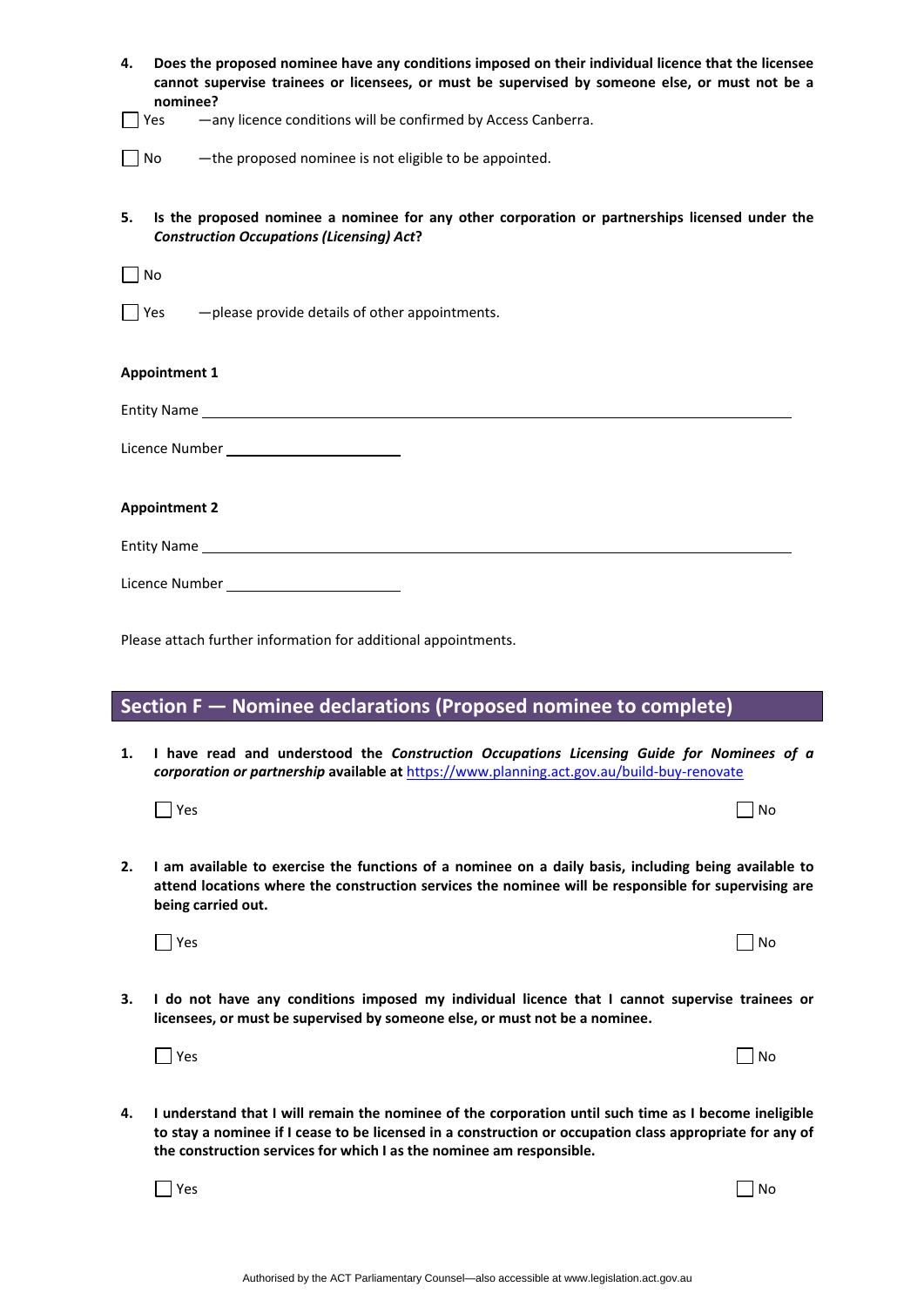| 5. | I understand that as a nominee I am responsible for adequately supervising ensuring the compliance<br>of work with relevant requirements undertaken on behalf of the corporation and that disciplinary<br>action can be taken against my individual licence under the Construction Occupations (Licensing) Act<br>2004.                                                                                                  |                                                                                                 |  |  |
|----|--------------------------------------------------------------------------------------------------------------------------------------------------------------------------------------------------------------------------------------------------------------------------------------------------------------------------------------------------------------------------------------------------------------------------|-------------------------------------------------------------------------------------------------|--|--|
|    | □ Yes                                                                                                                                                                                                                                                                                                                                                                                                                    | No                                                                                              |  |  |
| 6. | I understand that as a nominee I may give the corporation a written requirement that the corporation<br>do something, or not do something, in compliance with, or to achieve compliance with the<br>Construction Occupations (Licensing) Act or an operational Act (a mandatory requirement), and that<br>failing to comply with a mandatory requirement is grounds for the nominee seeking resignation as a<br>nominee. |                                                                                                 |  |  |
|    | $\blacksquare$ Yes                                                                                                                                                                                                                                                                                                                                                                                                       | No                                                                                              |  |  |
| 7. | records that document the particular work I was responsible for on behalf of the corporation.                                                                                                                                                                                                                                                                                                                            | I understand that if more than one nominee is appointed to the corporation I may wish to retain |  |  |
|    | $\Box$ Yes                                                                                                                                                                                                                                                                                                                                                                                                               | No                                                                                              |  |  |
| 8. | I understand that I can resign from being a nominee for the corporation only with approval from the<br><b>Construction Occupations Registrar.</b>                                                                                                                                                                                                                                                                        |                                                                                                 |  |  |
|    | $\overline{\phantom{a}}$ Yes                                                                                                                                                                                                                                                                                                                                                                                             | No                                                                                              |  |  |
| 9. | I understand that if I am a sole nominee for a corporation then the corporation will be automatically<br>suspended and no longer eligible to hold a licence if I resign; and that the Construction Occupations<br>Registrar will write to the corporation informing them of my resignation.                                                                                                                              |                                                                                                 |  |  |
|    | $\Box$ Yes                                                                                                                                                                                                                                                                                                                                                                                                               | No                                                                                              |  |  |
|    | 10. I understand that the corporation can revoke my appointment as a nominee only with approval by the<br>Construction Occupations Registrar; and that the Construction Occupation Registrar will write to me<br>in relation to any application for the of the revocation of my appointment.                                                                                                                             |                                                                                                 |  |  |
|    | Yes                                                                                                                                                                                                                                                                                                                                                                                                                      | No                                                                                              |  |  |
|    | 11. I believe that the statements (1 - 10) in this declaration are true and correct.                                                                                                                                                                                                                                                                                                                                     |                                                                                                 |  |  |
|    | Pursuant to section 28 of the Construction Occupations (Licensing) Act 2004, I,<br>agree to being appointed as the nominee for the matter of the same and agree to being appointed as the nominee for the                                                                                                                                                                                                                |                                                                                                 |  |  |
|    | <b>Marie 19 (insert corporation name) for</b> (insert corporation name) for                                                                                                                                                                                                                                                                                                                                              |                                                                                                 |  |  |
|    |                                                                                                                                                                                                                                                                                                                                                                                                                          |                                                                                                 |  |  |
|    |                                                                                                                                                                                                                                                                                                                                                                                                                          |                                                                                                 |  |  |
|    | completed Application for Construction Occupation Licence - Appoint Nominees form for each additional nominee. This form can be<br>found at www.accesscanberra.act.gov.au.                                                                                                                                                                                                                                               |                                                                                                 |  |  |
|    | Section G - Director Agreement<br><u> 1980 - Jan Sterling van die Sterling van die Sterling van die Sterling van die Sterling van die Sterling van</u>                                                                                                                                                                                                                                                                   |                                                                                                 |  |  |

As Director, I agree to the appointment of the above licensee to be nominee for the corporation.

Director Name

Signature of Director Date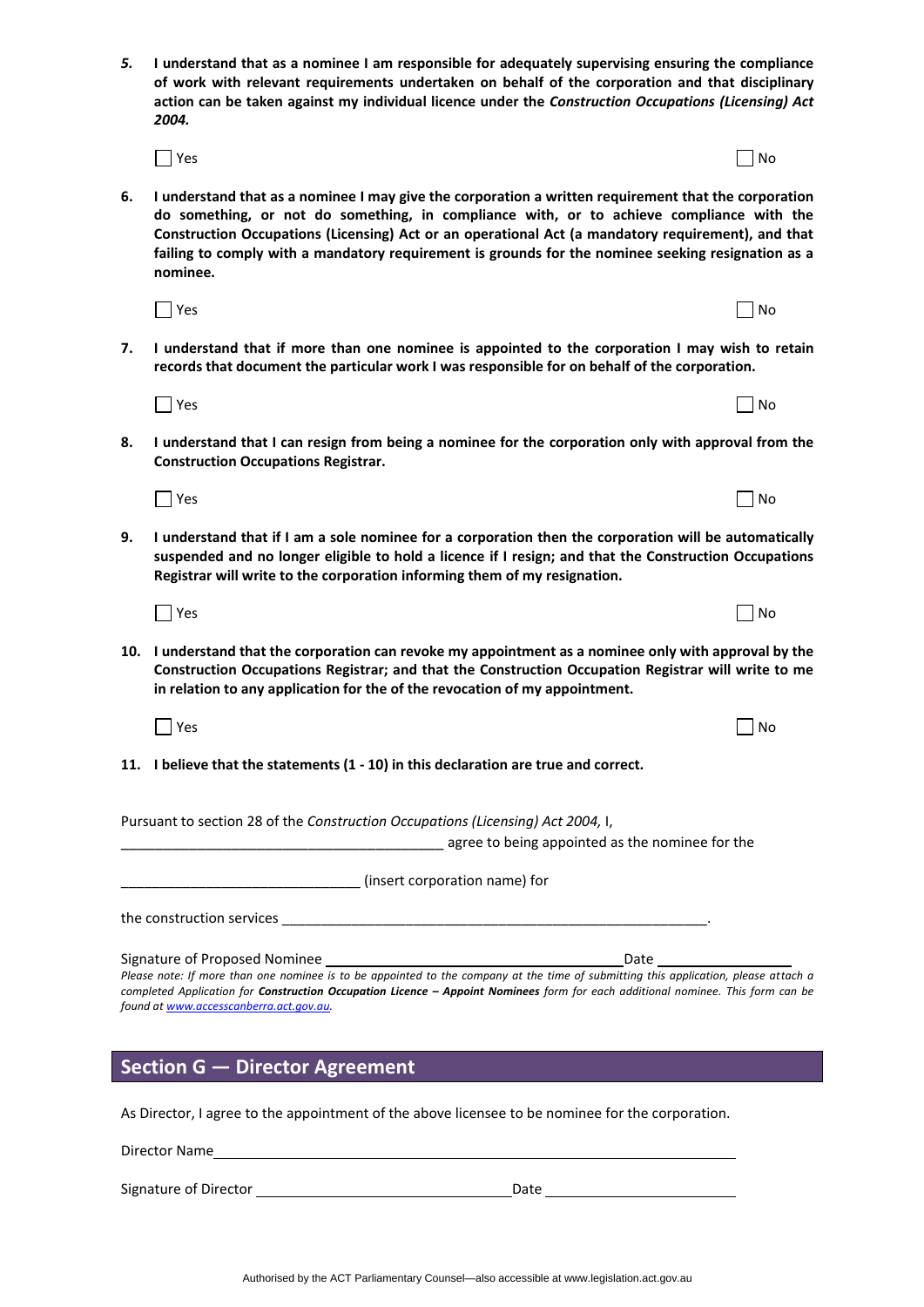# **Section H — Financial Probity (corporation)**

Evidence of financial resources is required to help demonstrate your ability to fulfil contractual obligations when providing construction services. Failure to provide information below may result in your licence being refused.

### **1. Does the corporation have access to financial resources adequate to complete works performed under the licence applied for?**

Yes

 $\Box$  No  $-$  you may not be eligible for a licence

#### **2. Is the corporation currently bankrupt, or has it been previously deemed bankrupt or insolvent?**

 $\Box$  Yes  $-$  please attach details and official documentation of bankruptcy/insolvency  $-$  please note you may be refused a licence

 $\Box$  No

- **3. Are any of the directors currently, or have they previously been, deemed bankrupt or personally insolvent, being any of the following:**
	- **a. Bankrupt or party to a debt agreement as a debtor under Bankruptcy Act 1966 (Commonwealth);**
	- **b. A party to a personal insolvency agreement as a debtor under the Bankruptcy Act 1966 (Commonwealth);**
	- **c. Have authorised a controlling trustee to control the individual's property, whether or not the individual has entered into a personal insolvency agreement as a debtor under the Bankruptcy Act 1966 (Commonwealth);**
	- **d. Having a status under a law of a foreign country substantially similar to a circumstance in (a) to (d)?**
	- **e. Otherwise has applied to take the benefit of any law for the relief of bankrupt or insolvent debtors?**
	- **f. The director of a company that was an externally administered body corporate within the meaning of the Corporations Act 2001 (Commonwealth)?**

 $\Box$  Yes — please attach details and official documentation of bankruptcy/insolvency – please note if a partner is bankrupt or personally insolvent you are not eligible for a partnership licence.

 $\Box$  No

**4. Are any of the directors aware of any actions being undertaken by them, the corporation or another entity to enter into arrangements, or bring about the bankruptcy, insolvency or closing of the corporation?** 

 $\Box$  Yes  $-$  please attach details and any official documentation

 $\Box$  No.

**5. Are any of the directors aware of any actions being undertaken by them, the corporation or another entity to enter into arrangements, or bring about the any of the circumstances described in question 3 in this section in relation to a director?**

 $\Box$  Yes  $-$  please attach details and any official documentation

 $\Box$  No.

**6. I understand that it is a requirement under law that should the corporation licence be issued, I must notify the Construction Occupations Registrar should the corporation or directors become bankrupt or personally insolvent.** 

 $\Box$  I have read and understand the above statement.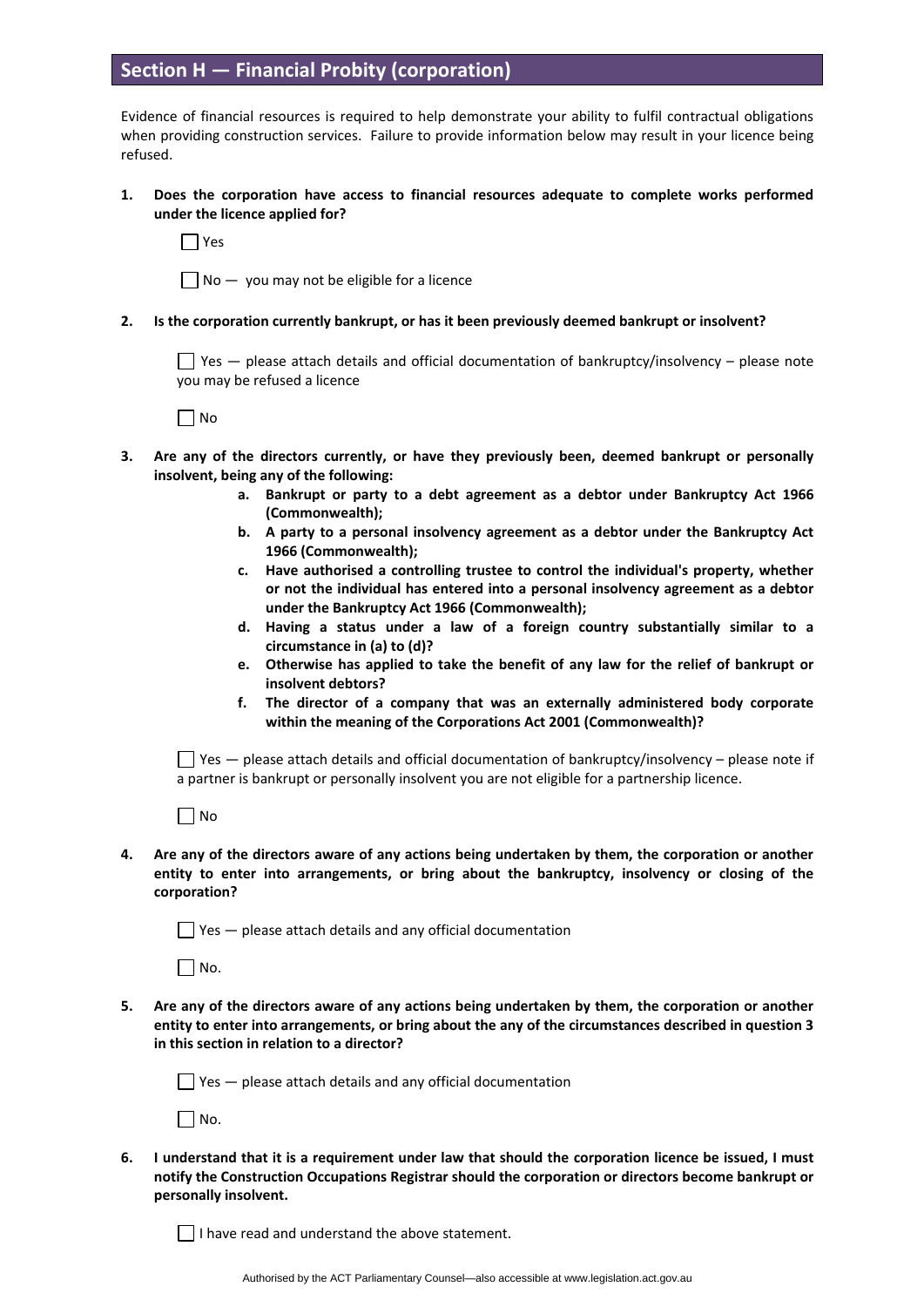## **Section I — Criminal convictions (corporation)**

**1. Has the corporation been convicted or found guilty of a criminal offence\* that involves fraud, violence or dishonesty and is punishable by imprisonment of 1 year or more anywhere in Australia or in another country?** 

 $\Box$  Yes – you must provide comprehensive details in an attachment to this application  $\Box$  No

\*Please note: Spent convictions under the *Spent Convictions Act 2000* do not need to be included in this declaration

**2. Is the corporation currently being prosecuted for a criminal offence\* that involves fraud, violence or dishonesty and is punishable by imprisonment of 1 year or more anywhere in Australia or in another country?** 

 $\Box$  Yes – you must provide comprehensive details in an attachment to this application  $\Box$  No

\*Please note: Spent convictions under the *Spent Convictions Act 2000* do not need to be included in this declaration

**3. Have any of the corporation's directors been convicted or found guilty of a criminal offence\* that involves fraud, violence or dishonesty and is punishable by imprisonment of 1 year or more anywhere in Australia or in another country?** 

 $\Box$  Yes – you must provide comprehensive details in an attachment to this application  $\Box$  No

\*Please note: Spent convictions under the *Spent Convictions Act 2000* do not need to be included in this declaration

**4. Are any of the corporation's directors currently being prosecuted for a criminal offence\* that involves fraud or dishonesty and is punishable by imprisonment of 1 year or more anywhere in Australia or in another country?** 

 $\Box$  Yes – you must provide comprehensive details in an attachment to this application  $\Box$  No

\*Please note: Spent convictions under the *Spent Convictions Act 2000* do not need to be included in this declaration

**5. I understand that it is a requirement under law that should the corporation be issued a licence, the corporation must notify the Construction Occupations Registrar of any convictions of such offences in the future.** 

 $\Box$  I have read and understand the above statement.

**6. Do you authorise Access Canberra to obtain a criminal history check in relation to your licence application?**

 $\Box$  Yes – I authorise Access Canberra to obtain a criminal history check

 $\Box$  No – I do not authorise Access Canberra to obtain criminal history check in relation to the corporation – please note that if you do not provide authorisation to confirm your criminal history, you may be ineligible for a licence.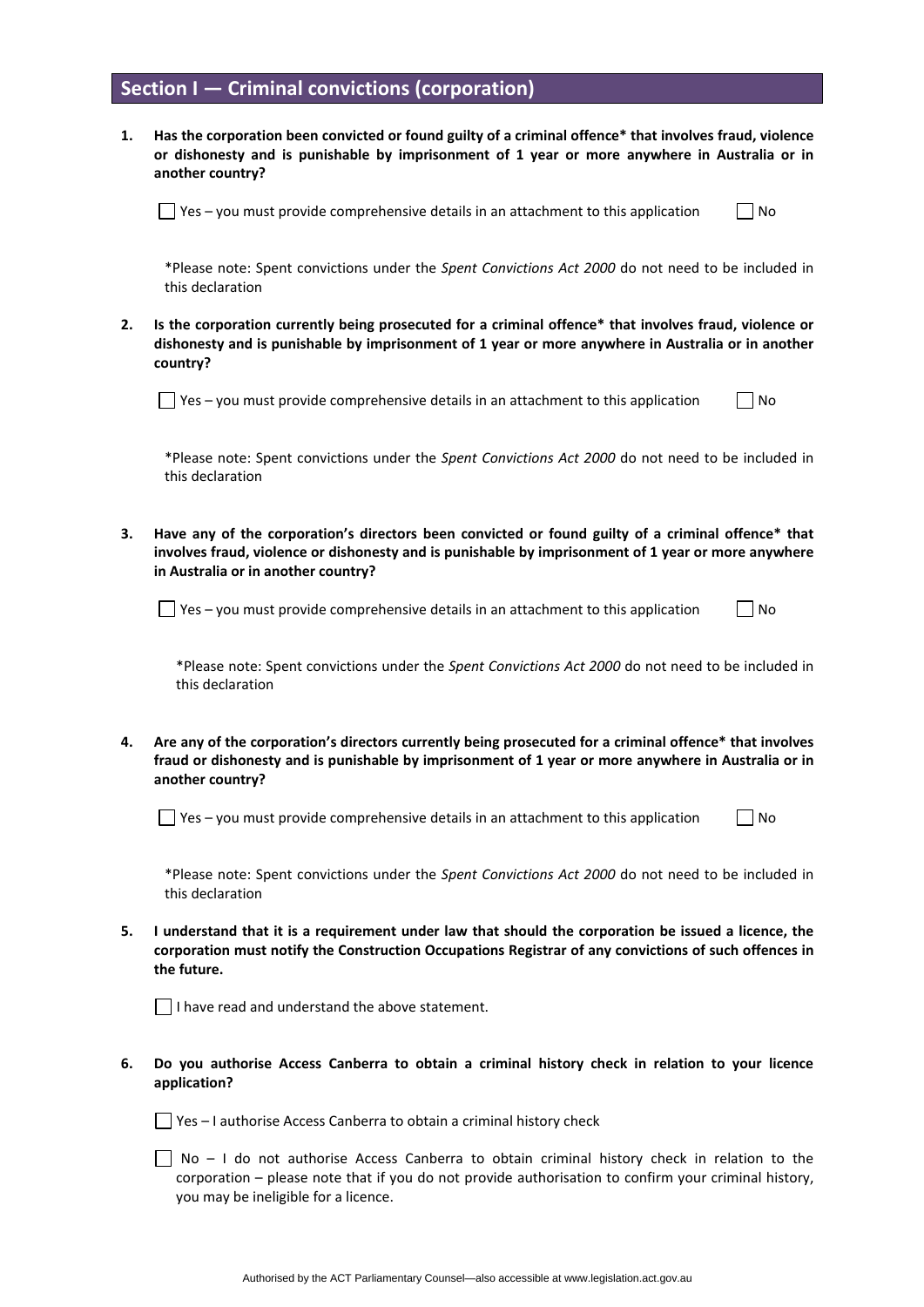## **Section J — Licence History Declarations**

**1. Have any of the directors previously held a corporation licence in the relevant construction occupation in the ACT or elsewhere in Australia or overseas for this or another corporation?** 

 $\Box$  Yes  $-$  provide details of the corporation including name, licence details and corporation status  $\Box$  No

**2. Is your licence as a corporation, in Australia or overseas, currently suspended or cancelled?** 

 $\Box$  Yes — you must attach details  $\Box$  No

**3. Have you or any of the directors previously had a corporation licence cancelled, refused or suspended in Australia or overseas for this or another corporation?** 

 $\Box$  Yes  $-$  you must provide comprehensive details in an attachment to this application  $\Box$  No

**4. I understand that I should notify the Construction Occupations Registrar if my corporation licence is cancelled, refused or suspended in Australia or overseas.** 

 $\vert \vert$  I have read and understand the above statement.

**5. Has your corporation licence ever been subject to conditions, undertakings, limitations or restrictions in Australia or overseas?** 

 $\Box$  Yes — you must provide comprehensive details in an attachment to this application  $\Box$  No

**6. Are any of the directors, or have they ever been, disqualified under the** *Construction Occupations (Licensing) Act 2004***, or a corresponding prior Act, from applying for licence, or being licensed, in a construction occupation either personally or part of a licensed business?** 

 $\Box$  Yes – you must provide comprehensive details in an attachment to this application  $\Box$  No

**7. Have any of the directors ever been, or are currently, the subject of complaints, occupational discipline, demerit activity or rectification orders whilst licensed, or a director or partner of a licensed entity under the** *Construction Occupations (Licensing) Act 2004***, a corresponding prior Act, or the law of another jurisdiction in Australia or overseas?** 

 $\Box$  Yes – you must provide comprehensive details in an attachment to this application  $\Box$  No

**8. Does the corporation or any director have any outstanding debts in relation to a rectification order (or equivalent) or regulatory action or as a result of a decision of a Tribunal, Board, Commission, Court or Authority in the ACT or another jurisdiction in relation to a construction service you have provided?**

 $\Box$  Yes – you must provide comprehensive details in an attachment to this application  $\Box$  No

Please note: Licensed services may be audited by the Construction Occupations Registrar in the ACT for compliance against the relevant laws. Licensed entities identified performing non-compliant services may be subject to occupational discipline or other licensing action.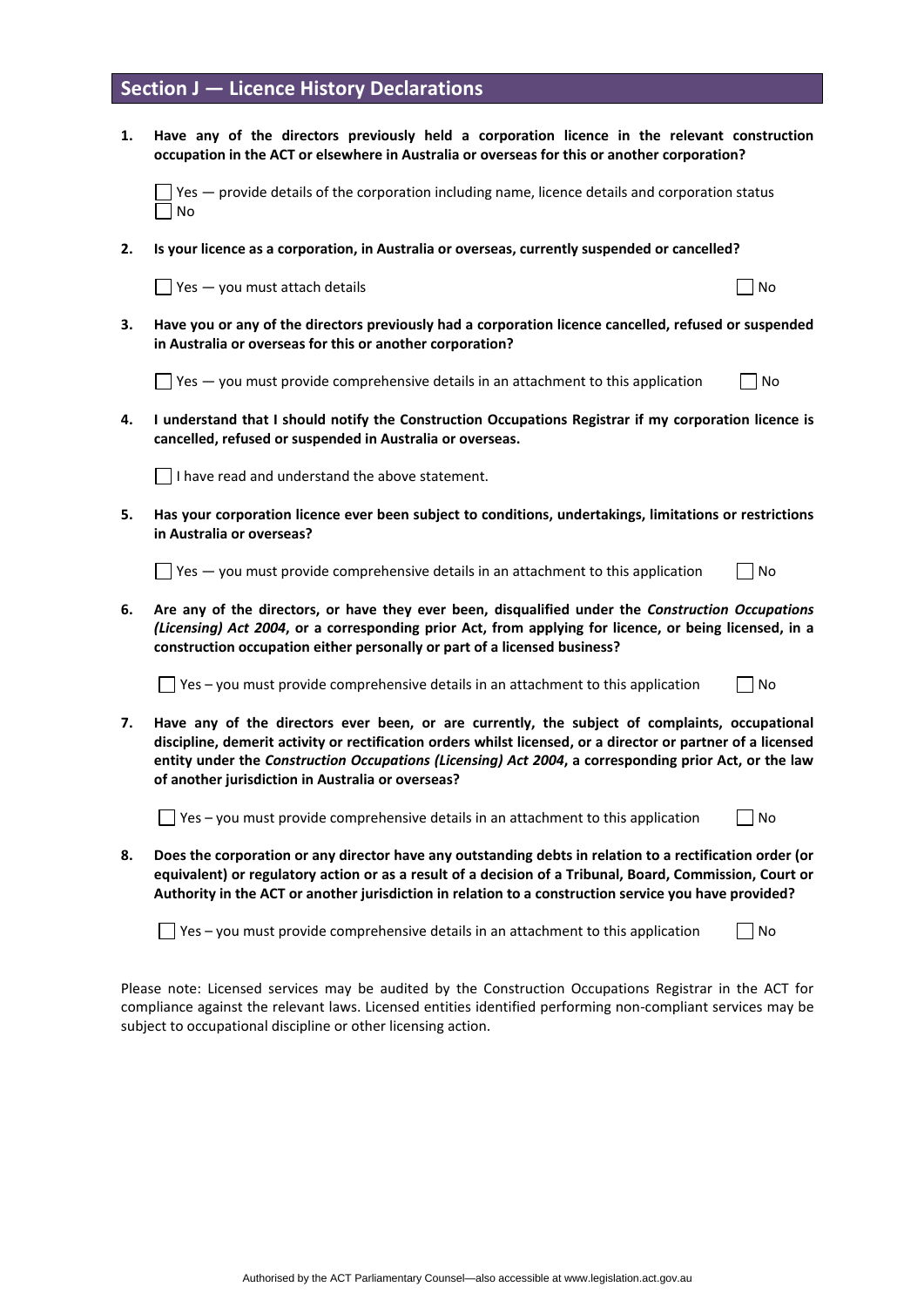\_\_\_\_\_\_\_\_\_\_\_\_\_\_\_\_\_\_\_\_\_\_\_\_\_\_\_\_\_\_\_\_\_\_\_\_\_\_\_\_\_\_\_\_\_\_\_\_\_\_\_\_\_\_\_\_\_\_\_\_\_\_\_\_\_\_\_\_\_\_\_\_\_\_\_\_\_\_\_\_\_\_\_\_\_\_\_\_,

I,

Insert name, address and occupation of person making the declaration

make the following declaration as a director of the corporation**:**

#### **1. I declare:**

a) that information and documents/information provided in support of the application, are accurate, true and correct.

### **2. I authorise and consent:**

- a) to the Construction Occupations Registrar and Access Canberra to make enquiries of, and exchange information with, the relevant regulatory authorities of any Australian State or Territory, or other country, regarding they construction occupation licence and practice in the relevant occupation or otherwise regarding matters relevant to this application.
- b) to receiving information from the Construction Occupations Registrar relevant to the construction occupation licence or the construction industry electronically.

#### **3. I acknowledge:**

- a) that the Construction Occupations Registrar and Access Canberra may validate documents provided in support of this application or wish to confirm my identity or the identities of other directors.
- b) that the Construction Occupations Registrar and Access Canberra may request more information from the corporation to help it decide whether to grant this application for a corporation license.
- c) that failure to complete all relevant sections of this application and enclose all supporting documentation may result in this application not being accepted or additional fees being applied as per the statutory instrument authorising fees to be taken under the *Construction Occupations (Licensing) Act 2004.*
- d) that the Construction Occupations Registrar has the legal right to refuse the licence if not satisfied that the corporation is eligible to hold a licence or impose a condition on the licence if it is deemed necessary or desirable to protect the public.
- e) that it is an offence to make any false or misleading statement or provide any false or misleading information
- **4. Should the corporation be issued with a construction occupations licence the corporation undertakes:**
- a) to comply with the *Construction Occupations (Licensing) Act 2004* (and its operational Acts) and the codes, standards and guidelines relevant to my construction occupation licence when providing, or offering to provide, a relevant construction service.
- **5. I understand that the corporation must advise the registrar within 1 business day after any change in directors or nominee, or changes in eligibility requirements.**
- **6. I understand that it is a requirement under law that should the licence be issued the corporation must not perform any licensable work that is outside the scope of what the licence authorises.**
- **7. I understand that it is a requirement under law that should the licence be issued evidence must be given to clients of the insurance the corporation may hold in relation to any relevant licensable construction service the corporation intends to undertake prior to providing the services.**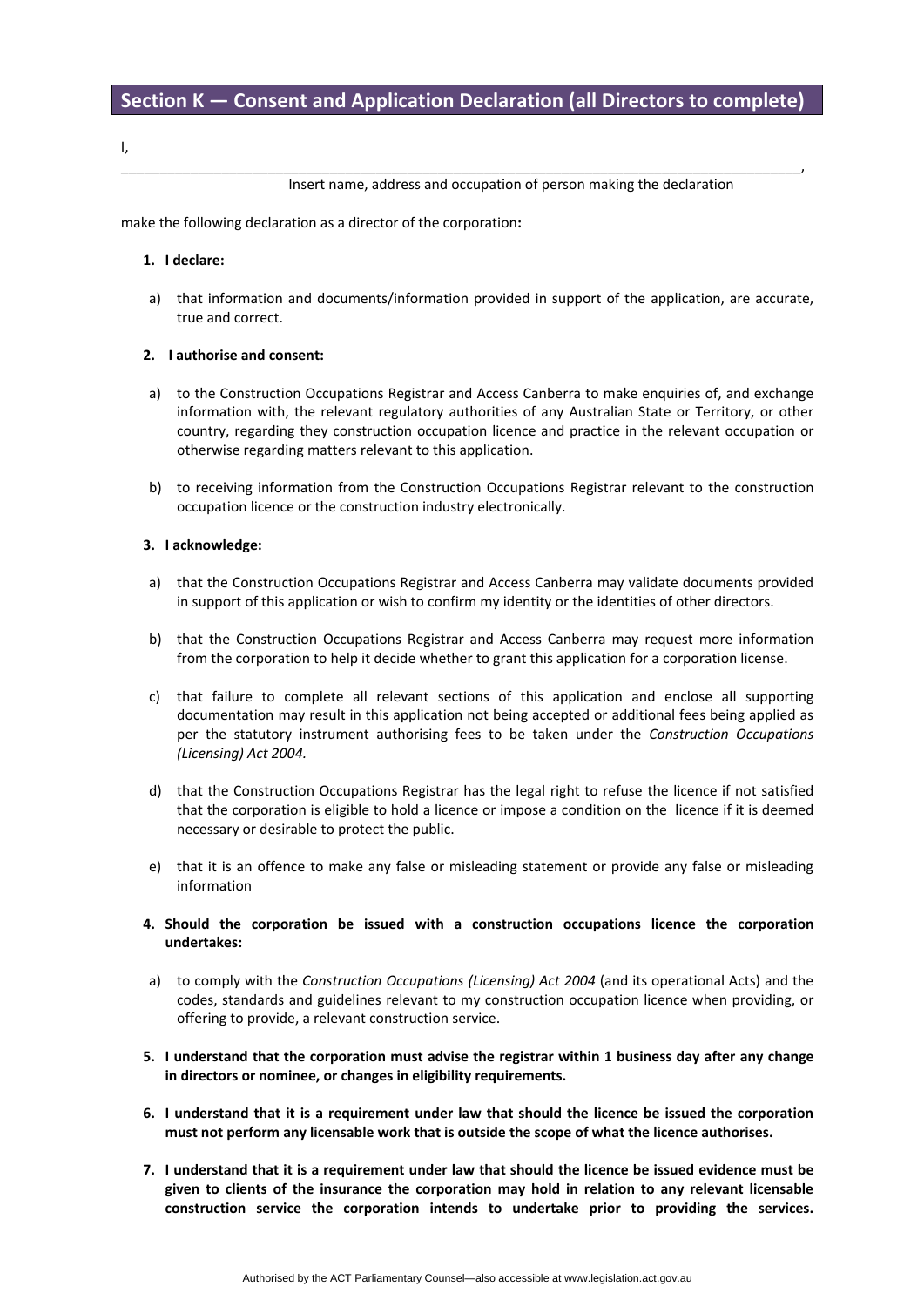- **8. I understand that it is a requirement under law that should the licence be issued the corporation must only advertise licensable construction services with the full name of the licensed entity (as it appears on the licence) and the licence number.**
- **9. I understand that it is a requirement under law that should the licence be issued, all licensable services performed under the licence must comply with all relevant legislation, codes and standards.**
- **10.I understand that a licensed corporation commits an offence if its nominees fail to adequately supervise the relevant construction services or the relevant construction services fail to comply with the Construction Occupations (Licensing) Act or an operational Act.**
- **11.I understand that a nominee may give the corporation a written requirement that the corporation do something, or not do something, in compliance with, or to achieve compliance with the Construction Occupations (Licensing) Act or an operational Act (a mandatory requirement), and that failing to comply with a mandatory requirement is grounds for the nominee seeking resignation as a nominee.**
- **12.I understand that if more than one licensed nominee is appointed to the corporation, the corporation must retain records that document the work each nominee was responsible for.**
- **13.I understand that if there is a sole nominee for the construction services for the corporation and they stop being a nominee, the corporation licence will be automatically suspended.**
- **14. I believe that the statements (1 - 13) in this declaration are true and correct.**

Please note: Licensed services may be audited by the Construction Occupations Registrar in the ACT for compliance against the relevant laws. Licensed entities identified performing non-compliant services may be subject to occupational discipline or other licensing action.

Signature of Director \_\_\_\_\_\_\_

Date: / /